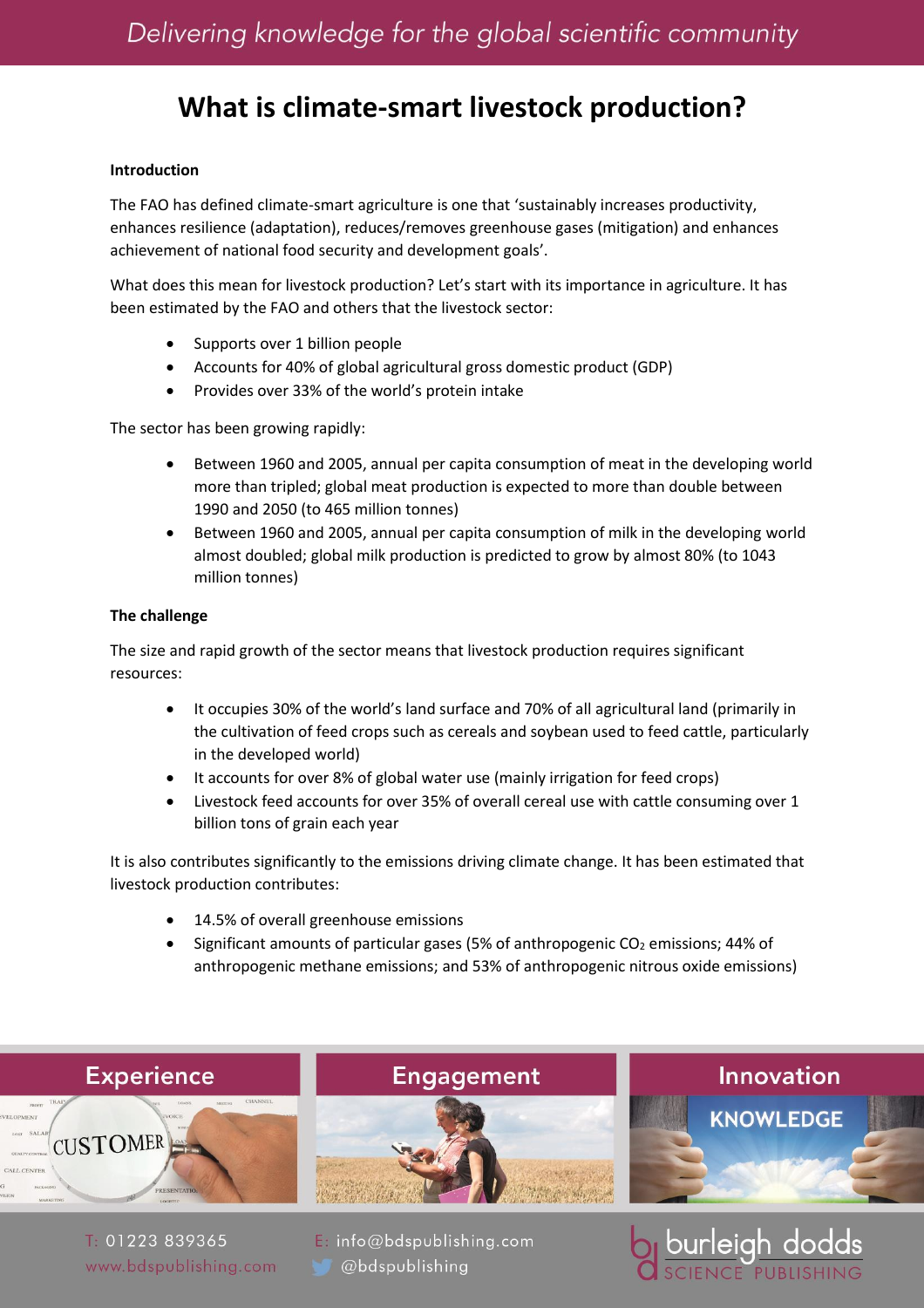Sources of emissions include:

- Direct sources such as enteric fermentation by ruminants (39% of emissions) and manure (26%)
- Indirect sources such as the production, processing and transport of animal feed (which accounts for 45% of sector emissions).

Wider environmental problems include the degradation of grazing land due to problems such as overgrazing (in the US over 50% of erosion has been related to livestock), as well as pollution from animal wastes, veterinary residues, and runoff from pesticides/fertilisers used to grow feed crops (in the US it has been estimated that 37% of pesticide and 50% antibiotic use is associated with livestock production).

Climate change potentially affects quality and availability of fodder and feed and may accelerate degradation of grazing land (e.g. because of increased drought or flood risk) as well as the threat of disease (e.g. because of warmer temperatures). At particular risk are arid and semi-arid grazing systems in vulnerable regions such as sub-Sharan Africa.

## **The solution**

So – what can be done to make livestock production 'climate-smart'? Solutions include:

- Breeding more productive animals
- Improving diets so that animals produce more protein with less feed and lower emissions
- Better manure management (e.g. composting)
- Better herd management to improve output, including better herd health management with less reliance on antibiotics
- Better management of grassland (e.g. sowing improved varieties of pasture, rotational grazing)

These issues are addressed in our forthcoming titles:

- Achieving sustainable production of milk Volume 1: Milk composition, genetics and breeding - Edited by Dr Nico van Belzen, International Dairy Federation (IDF), Belgium
- Achieving sustainable production of milk Volume 2: Safety, quality and sustainability Edited by Dr Nico van Belzen, International Dairy Federation (IDF), Belgium
- Achieving sustainable production of cow's milk Volume 3: Dairy herd management and welfare - Edited by Prof. John Webster, University of Bristol, UK
- Ensuring safety and quality in the production of beef Volume 1: Safety Edited by Prof. Gary Acuff, Texas A&M University, & Prof. James Dickson, Iowa State University, USA